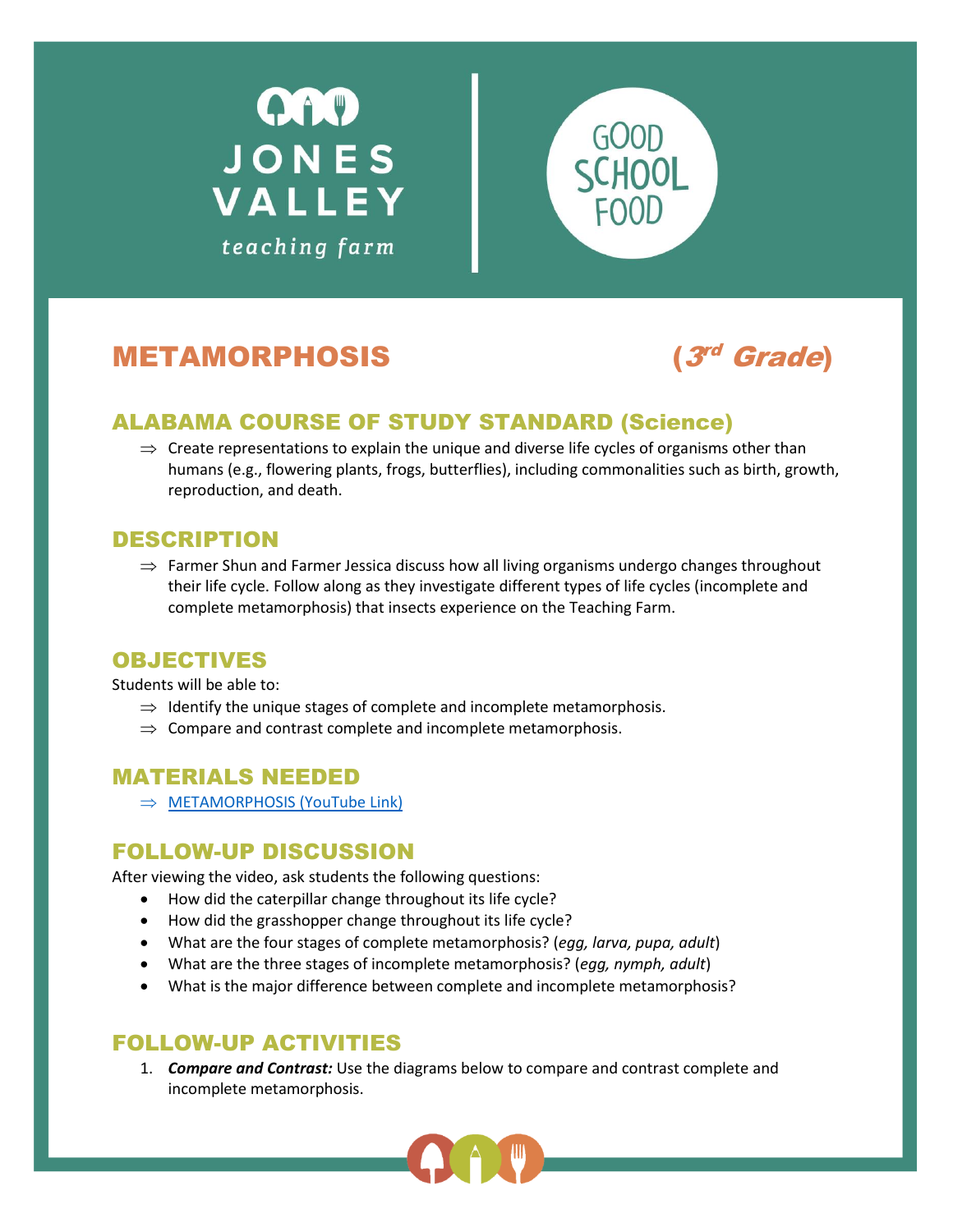- Begin by labeling each stage (COMPLETE: egg, larva, pupa, adult; INCOMPLETE: egg, nymph, adult).
- Once labeled, if scissors are available, students can cut apart the diagrams, mix up the stages and arrange them in the correct order.

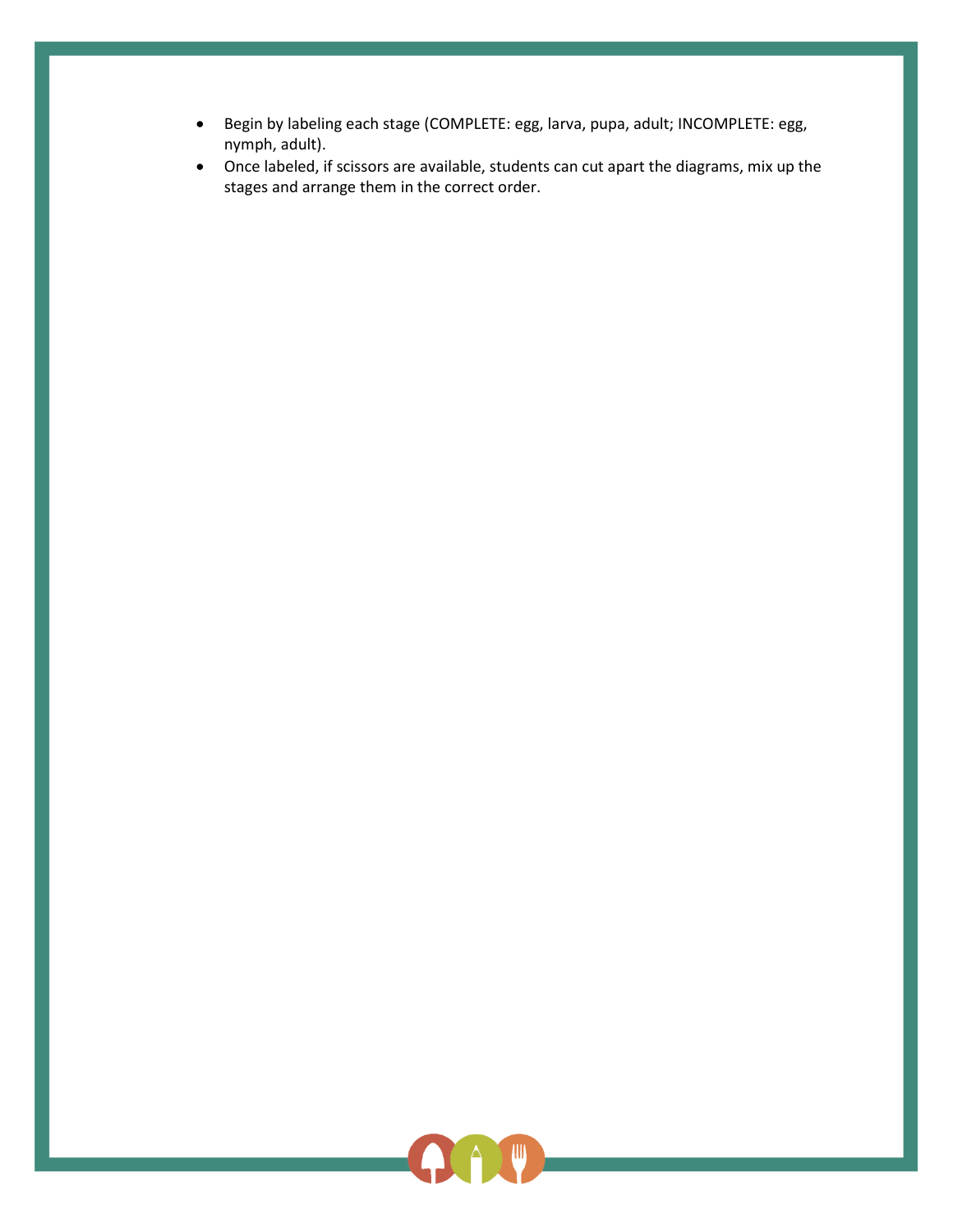# COMPLETE METAMORPHOSIS STAGE 2: \_\_\_\_\_\_\_\_\_  $\overline{a}$ STAGE 1: \_\_\_\_\_\_\_\_\_  $\overline{a}$ STAGE 3: \_\_\_\_\_\_\_\_\_  $\overline{a}$ STAGE 4: \_\_\_\_\_\_\_\_\_ \_